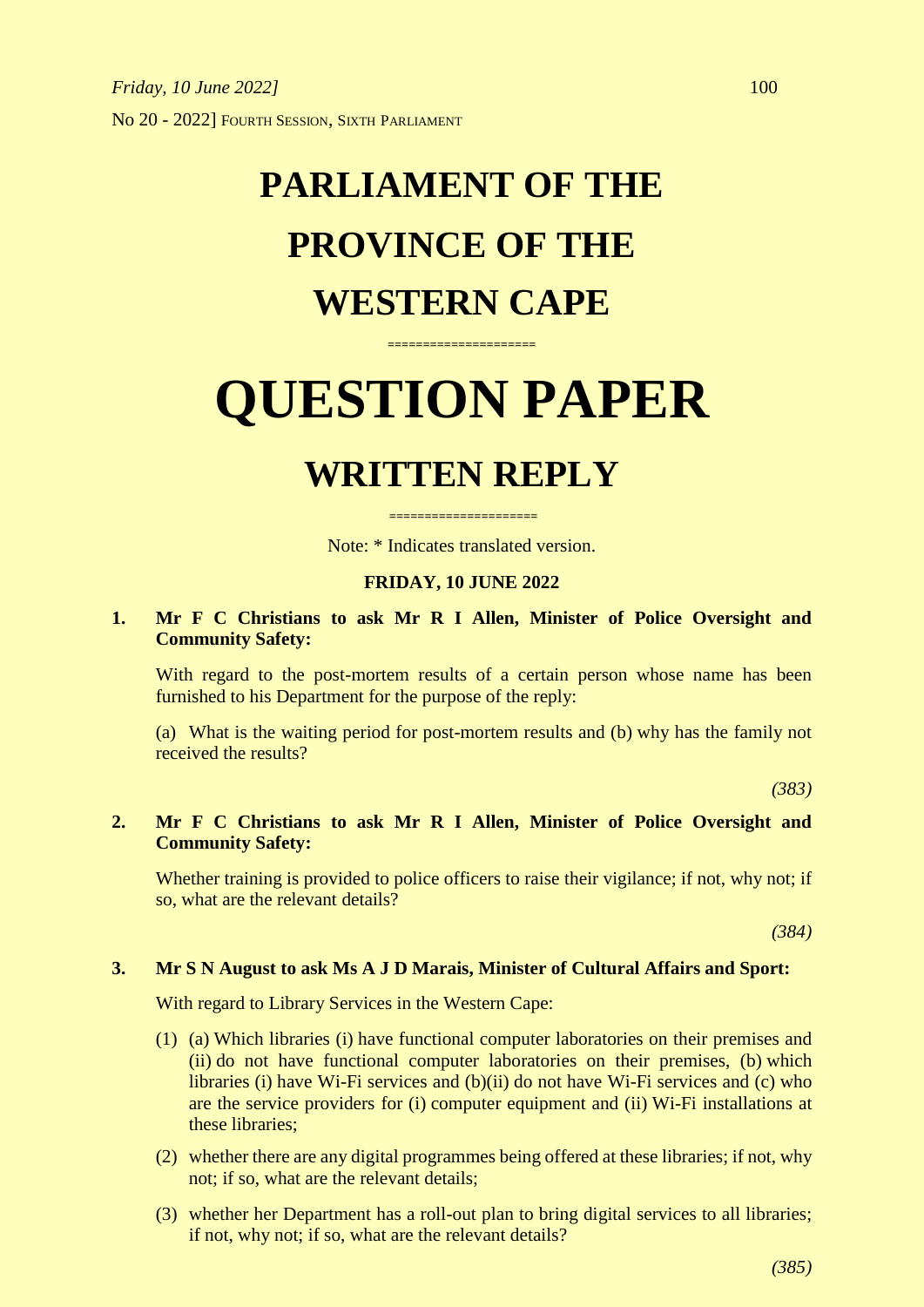#### **4. Mr D Plato to ask Ms S G Fernandez, Minister of Social Development:**

With regard to the onset of winter and the associated colder weather in the province:

Whether there are measures in place to provide assistance to homeless people in the province; if so, (a) what are the relevant details and (b) how much will be spent on these measures?

*(386)*

#### **5. Mr D Plato to ask Ms S G Fernandez, Minister of Social Development:**

With regard to the current hike in fuel prices:

(a) What is the impact of the current fuel price hikes on her Department's personnel's ability to fulfil their mandate and (b) how much is her Department expected to spend in addition to its budgeted amount on fuel since February 2022?

*(387)*

#### **6. Mr G Bosman to ask Ms M M Wenger, Minister of Finance and Economic Opportunities:**

With regard to trade and investment promotion by the Department of Economic Development and Tourism:

(a) How much has been spent on investment promotion as part of the Western Cape Investment Strategy by her Department to date in the 2022/23 financial year, (b) what is the total amount of new business investment in the province as a result of the Western Cape Investment Strategy so far in the 2022/23 financial year, (c) how many jobs is this investment expected to create and (d) what are the details of the programmes through which the Western Cape Investment Strategy aims to facilitate and promote investment in the Western Cape?

*(388)*

#### **7. Mr G Bosman to ask Ms A J D Marais, Minister of Cultural Affairs and Sport:**

With regard to youth programmes funded by her Department:

(a) How much has been spent on programmes targeted at young people in the last financial year and (b) what programmes has this amount funded?

*(389)*

#### **8. Ms L M Maseko to ask Mr T A Simmers, Minister of Infrastructure:**

How does the integrated development plans of municipalities in the province influence his Department's (a) strategic plans, (b) annual performance plans and (c) allocations for housing projects in the province?

*(390)*

#### **9. Ms L J Botha to ask Mr A R Winde, Premier:**

In relation to policing in the Western Cape:

(a) What is the constitutional basis for the devolution of policing authority to a province from the national government, (b) how much funding would be needed per year for the Western Cape Government to take complete control of policing in the province, (c) how soon would the Western Cape Government be able to build up the capacity to take over

101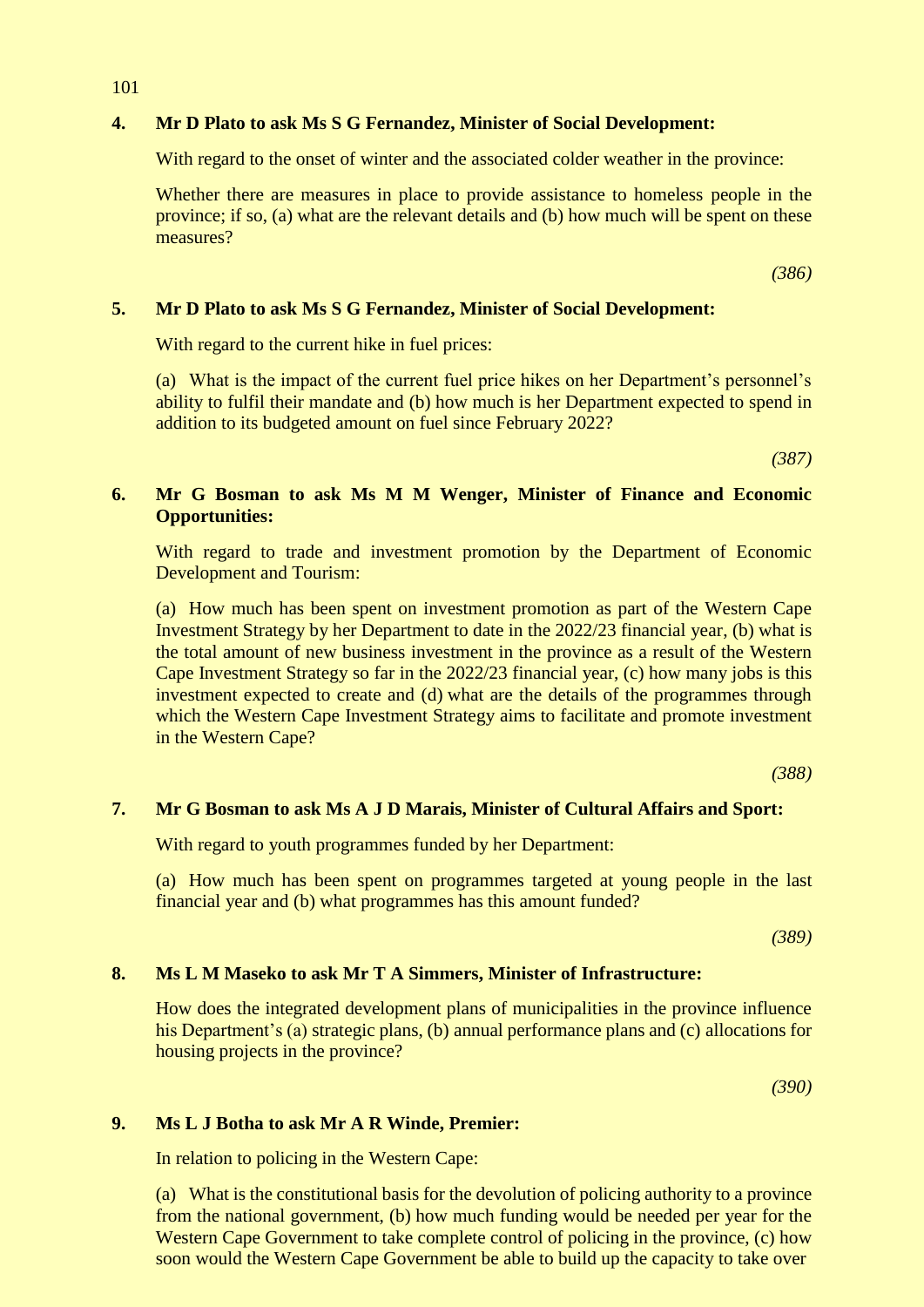policing in the province and (d) what are the advantages of more localised authority over policing resources?

*(391)*

#### **10. Ms L J Botha to ask Mr D J Maynier, Minister of Education:**

How many schools have successfully applied to shift quintile status in the quintile system during the previous financial year?

*(392)*

#### **11. Mr A P van der Westhuizen to ask Dr I H Meyer, Minister of Agriculture:**

- (1) Whether his Department received any requests for support and/or advice from smallscale farmers in the Wuppertal or Biedouw areas in the past ten years; if so, what was the nature of the support and/or advice requested and provided;
- (2) what is needed to improve the agricultural prospects of the farmers in the Wuppertal and Biedouw areas?

*(393)*

#### **12. Mr A P van der Westhuizen to ask Mr A W Bredell, Minister of Local Government, Environmental Affairs and Development Planning:**

(a) Why are bookings not processed on CapeNature's online booking system for Sunday arrivals even when units have not been occupied on the preceding Friday and Saturday nights and (b) why does CapeNature not offer discounted tariffs for (i) multiple-night bookings and (ii) mid-week bookings of units?

*(394)*

#### **13. Mr D America to ask Mr T A Simmers, Minister of Infrastructure:**

In terms of road maintenance:

(a) How many road infrastructure projects were completed in the province between June 2021 and June 2022 and (b) which of these projects focused on tar surfacing and road construction in rural communities?

*(395)*

#### **14. Ms W F Kaizer-Philander to ask Dr N Mbombo, Minister of Health:**

With respect to the public–private partnerships in which her Department is currently engaged:

(a) How many public–private partnerships is the Department currently engaged in, (b) what is the full basket of services that these partnerships provide and (c) how much was spent in (i) 2018/19, (ii) 2019/20, (iii) 2020/21, (iv) 2021/22 and (v) 2022/23 to date on these public–private partnerships?

*(396)*

#### **15. Ms R Windvogel to ask Dr N Mbombo, Minister of Health:**

(1) (a) What is the (i) cause and (ii) extent of the damage, including affected sections of the building, caused by the fire that broke out at the Vredendal Hospital, (b) what will be the impact of the damage on service delivery at the hospital, (c) what is the number of (i) patients and (ii) staff who were affected by the fire, (d) what is the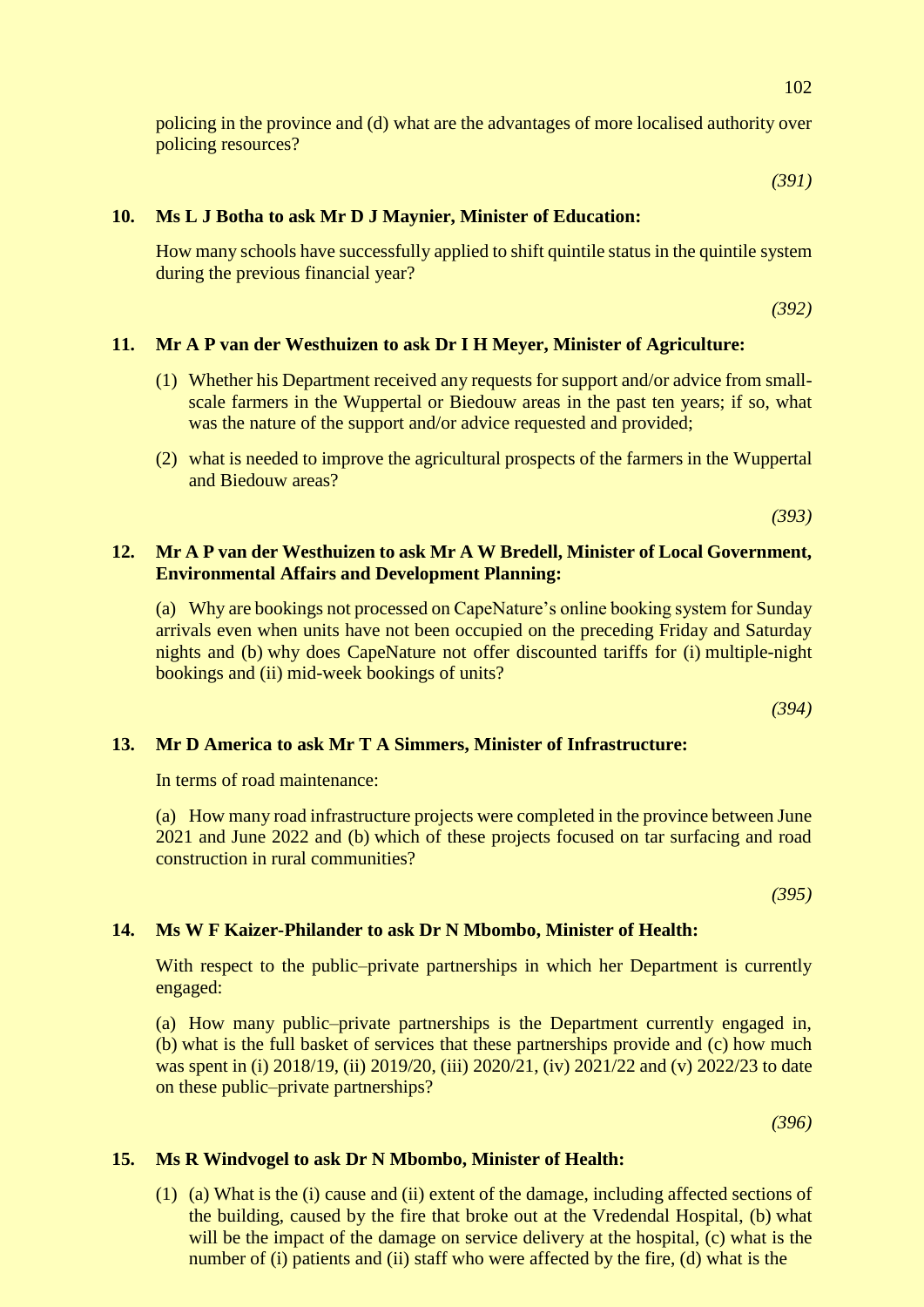number of persons who were treated for fire-related injuries resulting from the incident and (e) what has been the Department's response to the fire;

- (2) whether there are any patients and/or staff who has been be transferred to other hospitals; if not, why not; if so, what are the relevant details;
- (3) (a) what will be the estimated cost to renovate the hospital following the fire damage, (b) when will renovations start and (c) when will these renovations be completed?

*(397)*

#### **16. Mr M Kama to ask Mr A R Winde, Premier:**

With regard to the implementation of the Western Cape Safety Plan:

- (1) (a) How much has his government invested in fighting crime in the province over the MTEF and (b) what is the breakdown of the budget per programme;
- (2) of the causative factors of crime as outlined in the Safety Plan, (a) what are his government's programmes to address each of the identified factors, (b) which departments are responsible for addressing each of the identified factors and (c) what (i) are the detailed programmes and (ii) is the detailed expenditure breakdown of each provincial government department related to addressing the causative factors of crime;
- (3) with regard to ministerial responsibilities, what is the detailed breakdown of the (a) programmes, (b) tasks and/or actions and (c) expenditure of each department in respect of their outlined responsibilities from the inception of the plan to date?

*(398)*

#### **17. Ms P Z Lekker to ask Mr A R Winde, Premier:**

- (1) (a) What (i) is the number and (ii) are the details of the Public Service Commission's investigations that have been conducted against (aa) the Western Cape Government, (bb) Members of the Executive and/or (cc) Western Cape municipalities in the (aaa) fifth and (bbb) sixth administrations, (ccc) including the detailed findings and recommendations and (b) can copies of each report be made available;
- (2) with regard to the investigations mentioned above, what is the number of recommendations that were (a) adhered to and fully implemented, (b) not implemented, and reasons thereof, and (c) taken on review, and the outcomes of such reviews?

*(399)*

#### **18. Ms N G Bakubaku-Vos to ask Mr R I Allen, Minister of Police Oversight and Community Safety:**

With regard to the increase in sexual offences in the province as recorded in the latest police crime statistics:

(a) What is the breakdown of the reported sexual offences per police station in the province between January 2021 and June 2022 and (b) what are the details of the programmes that his Department has put in place to address sexual offences in each of the police stations in the top 30 police stations where rape and sexual assaults were reported?